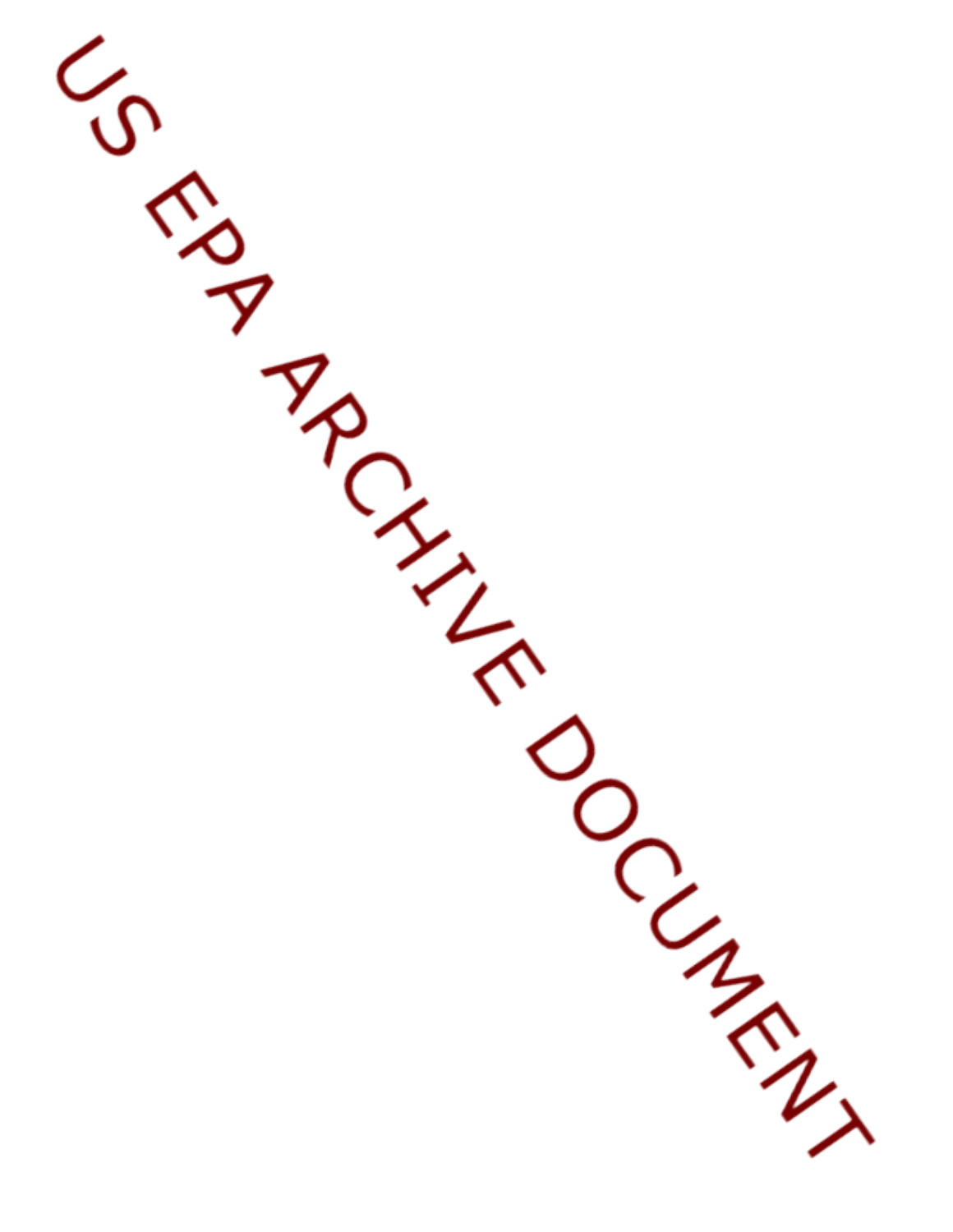# **AGENCY:** ENVIRONMENTAL PROTECTION AGENCY (EPA)

- **TITLE:** Partnership for Clean Indoor Air Outreach, Communication and Education
- **ACTION:** Request for Applications (RFA)

**RFA NO:** EPA-OAR-IED-05-20

#### **CATALOG OF FEDERAL DOMESTIC ASSISTANCE (CFDA) NO:** 66.034

**DATES:** The closing date for receipt of applications is December 2, 2005 4:00 p.m. EDT. All applications must be received in the Program Office or by grants.gov by the closing date and time. No late proposals will be accepted.

To allow for efficient management of the competitive process, EPA requests submittal of an informal notice of "Intent to Apply" by November 4, 2005. Submission of Intent to apply is optional; it is a process management tool that will allow EPA to better anticipate the total staff time required for efficient review, evaluation, and selection of submitted proposals.

## **SUMMARY:**

EPA seeks applications from eligible entities to implement outreach, communication and education activities to support the Partnership for Clean Indoor Air in achieving its' mission to improve health, livelihood, and quality of life by reducing exposure to indoor air pollution from household energy use in developing countries. EPA solicits proposals from entities with experience implementing outreach and communication efforts that have achieved positive outcomes in the international household energy and health sector.

## **FUNDING/AWARDS:**

The total funding for this competitive opportunity is estimated to be between \$400,000 and \$500,000, to be funded incrementally over a two-year period (approximately \$200,000 to \$250,000 per year). EPA anticipates awarding one cooperative agreement from this announcement. However, EPA reserves the right to make no awards, partial awards, or multiple awards, subject to availability of funds and the quality of applications received.

## **CONTENTS BY SECTION**

- I. Funding Opportunity Description
- II. Award Information
- III. Eligibility Information
- IV. Application and Submission Information
- V. Application Review Information
- VI. Award Administration Information
- VII. Agency Contacts
- VIII. Other Information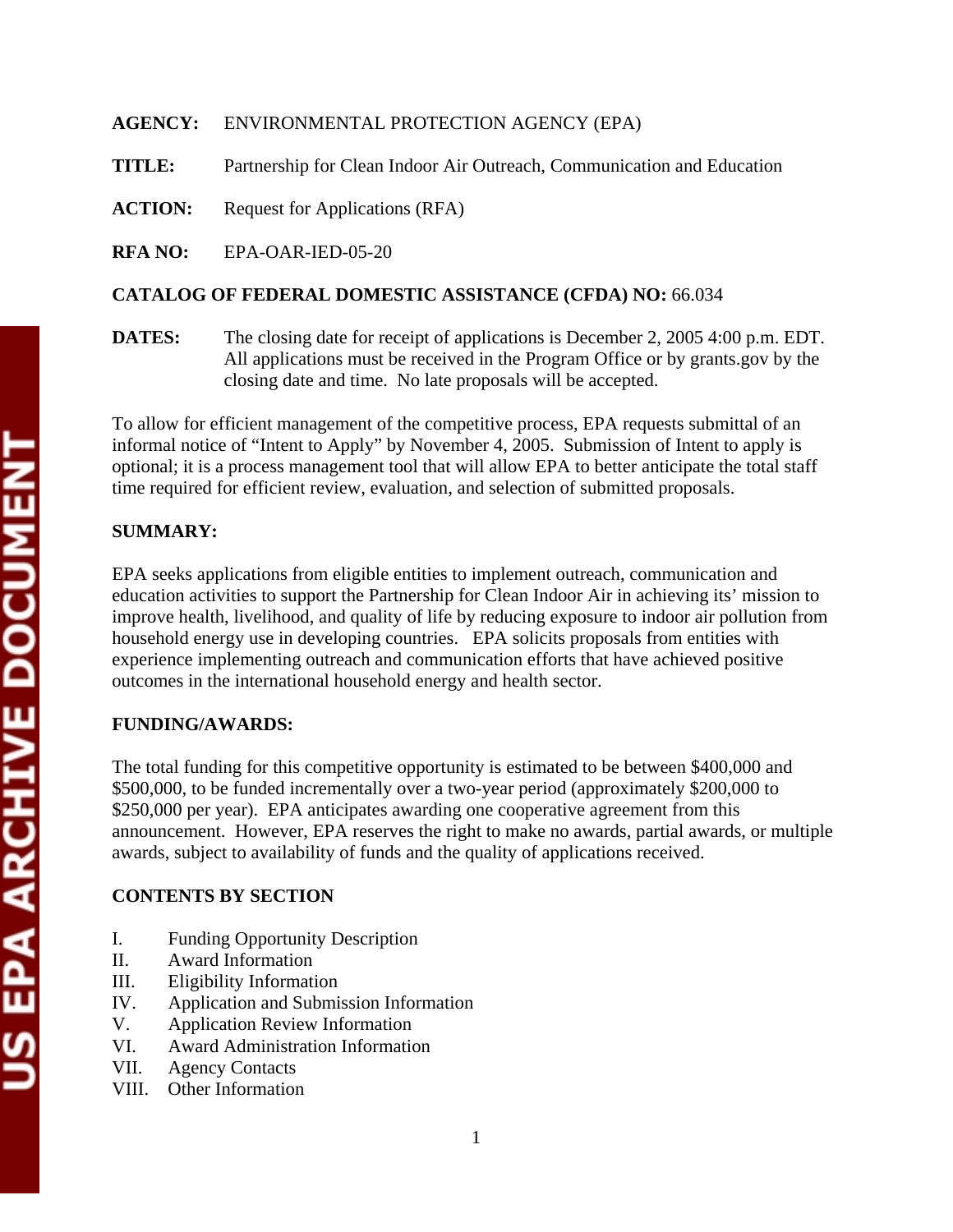#### **Section I - Funding Opportunity Description**

#### **A. Background**

Some three billion people worldwide burn traditional biomass (e.g., wood, dung, crop residues) and coal indoors for home cooking and heating. The number of people using these fuels is expected to rise substantially by 2020. According to the World Health Organization, this widespread use results in the premature deaths of an estimated 1.6 million people each year from diseases and infections caused by breathing elevated levels of indoor smoke, with women and children being most significantly affected. Indoor air pollution from household energy is the fourth leading environmental health risk in poor developing countries.

In response to this challenge, the United States Environmental Protection Agency, along with other governments and organizations, launched the Partnership for Clean Indoor Air at the World Summit for Sustainable Development in Johannesburg in September 2002. The Partnership's mission is to improve health, livelihood, and quality of life by reducing exposure to indoor air pollution from household energy use in developing countries. The Partnership is focusing on four priority areas: incorporating social and cultural practices to promote adoption of new technology; developing local sustainable markets for improved technology; improving the design and performance of indigenous technologies; and monitoring indoor air pollution, health and socio-economic impacts of the interventions.

Many governments, non-governmental organizations, and other institutions have been working on this issue for decades, with varying degrees of success. The global nature of the problem, as well as the cross-sector impacts (e.g., health, environment, energy), make it enormously complicated to solve on a broader scale. To achieve sustainable progress, we must bring together key sectors to contribute their resources, expertise and experience. This voluntary Partnership currently has more than 100 public and private sector Partners from around the world working together to increase the use of clean, reliable, affordable, efficient and safe home cooking and heating practices in Africa, Asia and Latin America. The purpose of this cooperative agreement is to increase the exchange of information and action of this diverse group of partner organizations through effective outreach, communication and education on household energy and health.

#### **B. Scope of Work**

#### **Partnership Outreach, Communication and Education**

Through this RFA, EPA is seeking a qualified organization to increase the exchange of technical and programmatic information among the Partners and others working in the global household energy and health sectors and facilitate the promotion of effective approaches to household energy and health throughout partnering countries. Activities will promote and support direct information exchange within and between regions among technology users, technology and social science researchers, entrepreneurs, project implementers, program directors and policy makers. These exchanges will help participants share their experiences, identify lessons learned, and more rapidly assimilate insights gained around the world.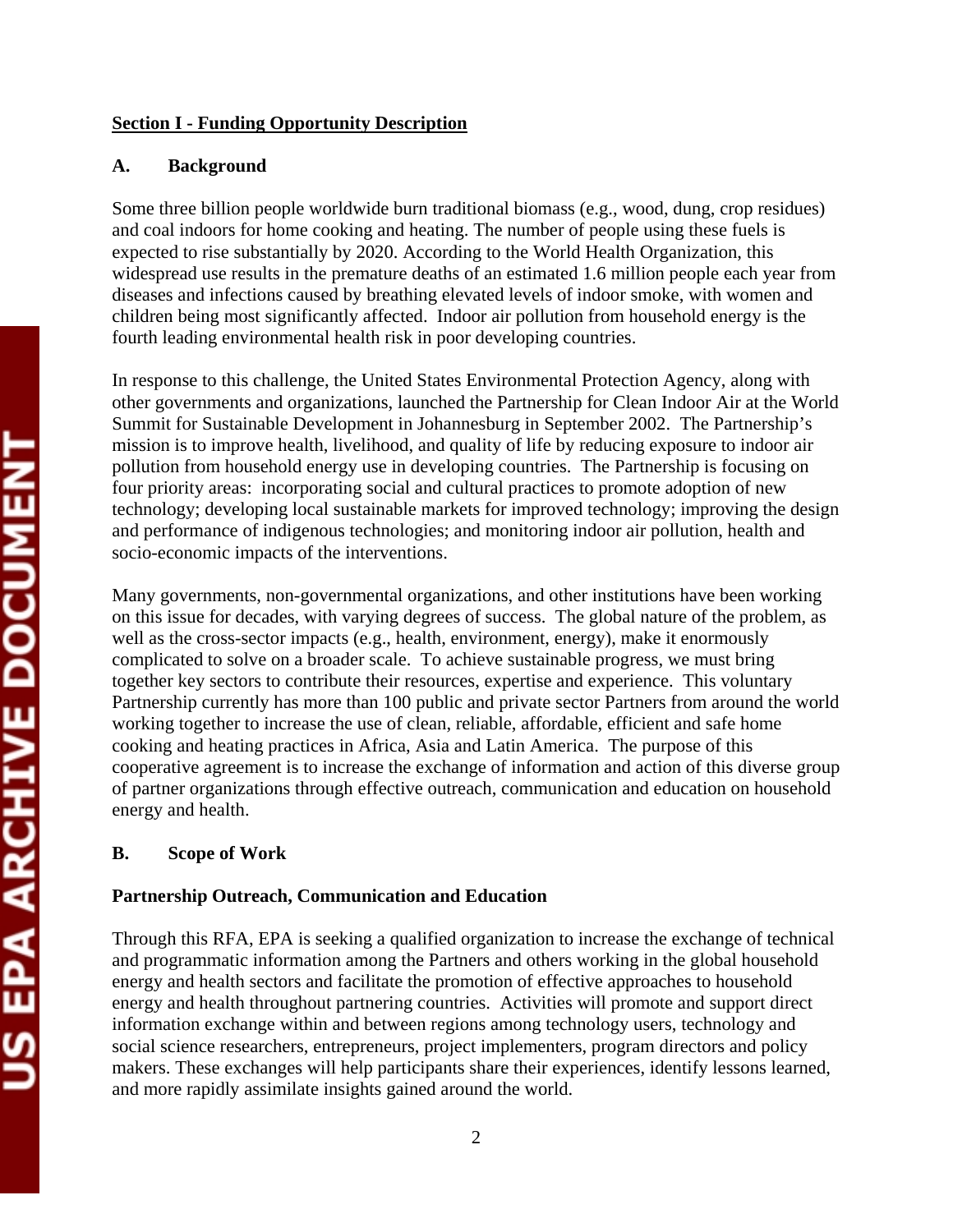Specific activities may include such things as:

- Sharing and disseminating information to Partners on relevant household energy and health issues, including publishing an electronic quarterly newsletter and periodic announcements;
- Developing, operating and maintaining a Web site to provide easy access to relevant information, activities and resources, highlighting Partnership accomplishments, and profiling Partner organizations;
- Recruiting additional non-governmental organizations, private firms, research institutions, and country governments into the Partnership or its activities;
- Seeking feedback from Partners on needs and synergies;
- Expanding the exchange of information and lessons learned, including dissemination of key technical documents through electronic means;
- Organizing and providing logistical support for Partnership activities and related events (e.g. Partnership meetings, forums, thematic workshops and technical assistance activities, etc.);
- Assisting in the development of Partnership meetings and workshops (i.e., identifying technical presenters and participants).
- Compiling key findings from meetings, workshops and activities and disseminating them through established Partnership communication channels; and
- Expanding visibility for international household energy and health issues.

# **C. EPA Strategic Plan Linkage and Anticipated Outcomes/Outputs**

## **1. Linkage to EPA Strategic Plan**

This competitive funding announcement supports EPA's Goal 1: Clean Air and Global Climate Change; Objective 1.2 Healthier Indoor Air; Sub-objective 1.1.1 – More people Breathing Cleaner Air.

# **2. Outputs**

Project outputs should aim to increase the awareness, capacity and action of Partners and other governments, non-governmental organizations, academic institutions and the private sector to reduce exposure to indoor air pollution from household energy use in developing countries. Examples of outputs include, but are not limited to the following:

- Prepare and disseminate an electronic quarterly publication to provide information on the activities of the Partnership and its Partners around the world. Regular features would include: spotlights on PCIA partners; feature articles; recent achievements and advances in household energy, indoor air pollution, and health; and upcoming events.
- Develop, operate and maintain a Web site to provide easy access to relevant information, activities and resources related to the Partnership.
- In collaboration with other Partner organizations, develop, coordinate and support the implementation of Partnership meetings, forums, and capacity building workshops.

# **3. Outcomes**

The activities accomplished under this cooperative agreement should result in increased awareness, capacity and action among Partner organizations to reduce indoor air pollution from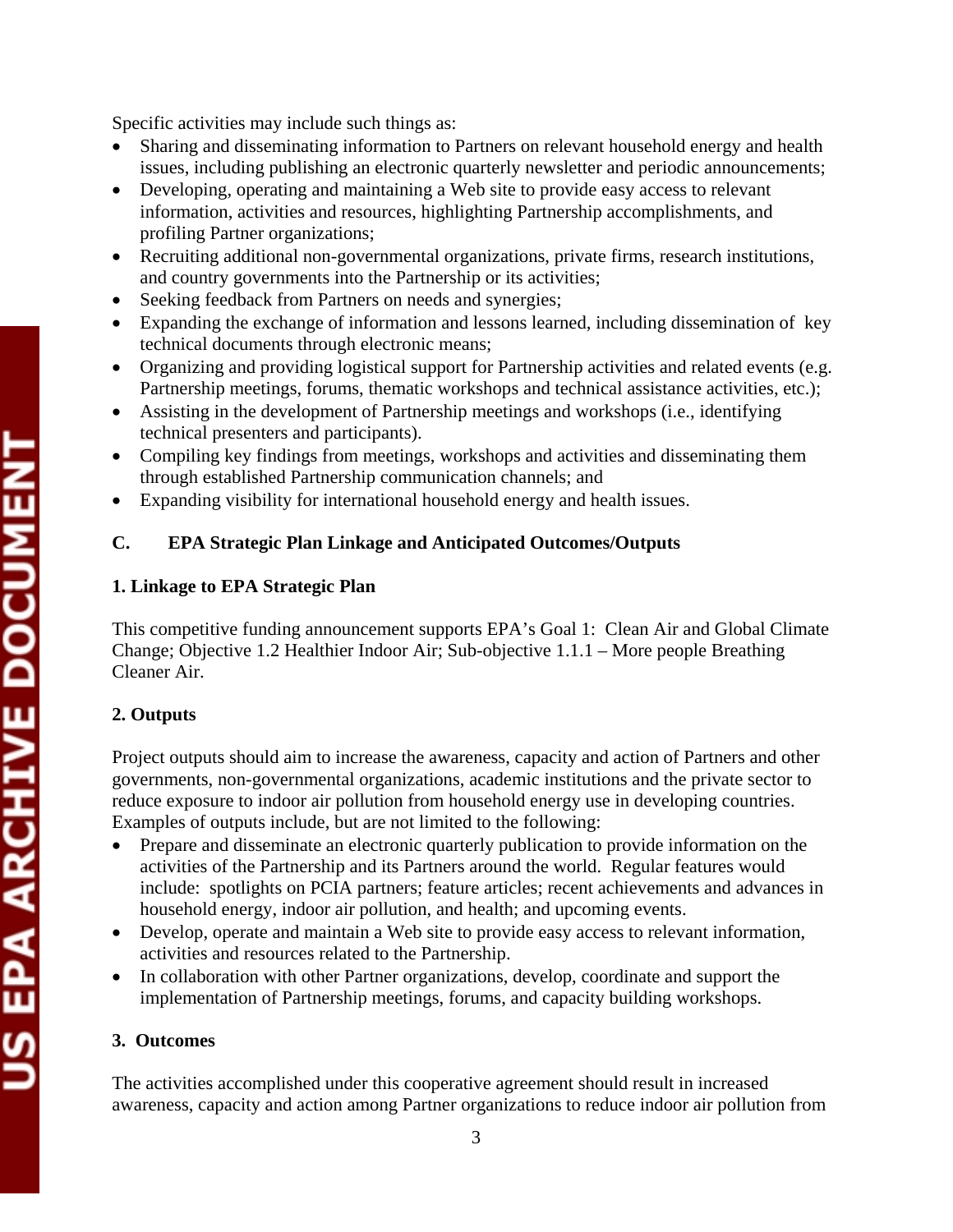household energy use in developing countries. Therefore, applicants need to indicate how they will measure the degree of awareness, capacity and action achieved through their efforts.

# **D. Supplementary Information**

The statutory authorities for this action are the Clean Air Act, Section 103(b)(3) which authorizes the award of grants for the purpose of education, training and outreach to reduce exposure to indoor air pollution, and the National Environmental Program Act 102(2)(F) which authorizes international cooperation to solve environmental problems.

## **Section II - Award Information**

# **A. What is the amount of funding available?**

The total funding for this competitive opportunity is estimated to be \$400,000 to \$500,000 to be incrementally funded over a two-year period (approximately between \$200,000 and \$250,000 per year), subject to the availability of funds.

# **B. How many agreements will EPA award in this competition?**

EPA anticipates awarding one cooperative agreement resulting from this announcement. However, EPA reserves the right to make no awards, partial awards, or multiple awards, subject to the availability of funds and the quality of proposals submitted. Applications evaluated but not selected for this funding may be retained for a period of four months after the original selection recommendations for possible award under this announcement, subject to the availability of additional funds.

Cooperative agreements permit substantial involvement between the EPA Project Officer and the selected applicants in the performance of the work supported. Although EPA will negotiate precise terms and conditions relating to substantial involvement as part of the award process, the anticipated substantial Federal involvement for this project may be:

- collaboration during performance of the scope of work;
- close monitoring of the successful applicant's performance to verify the results proposed by the applicant;
- approving substantive terms of proposed contracts;
- approving qualifications of key personnel (EPA will not select employees or contractors employed by the award recipient); and
- review and comment on reports prepared under the cooperative agreement (the final decision on the content of reports rests with the recipient).

# **C. What is the project period for awards resulting from this solicitation?**

The estimated project period for awards resulting from this solicitation is February 1, 2006 through January 31, 2008. All projects must be completed within the negotiated project performance period of 24 months.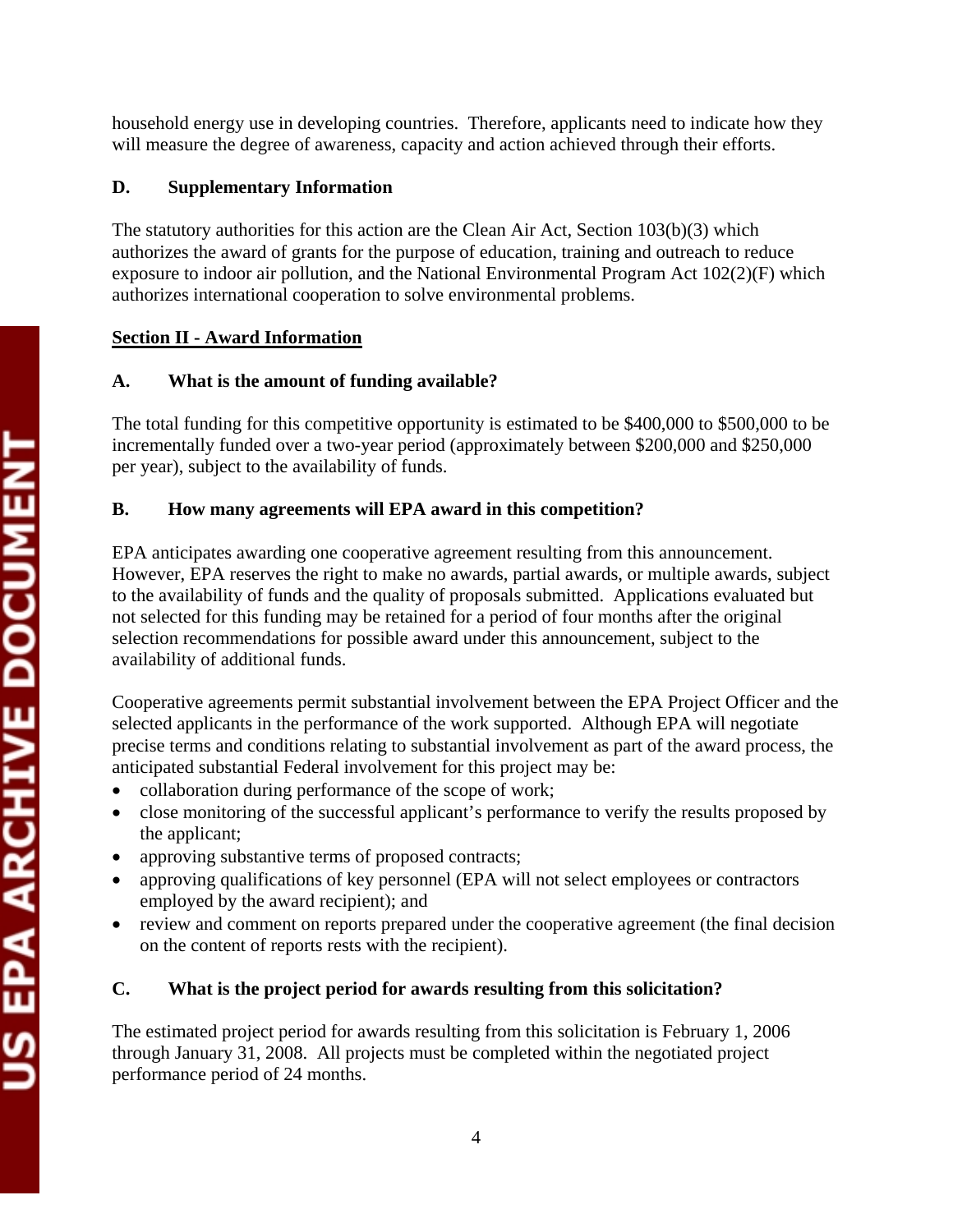#### **E. Will EPA consider partial funding for projects?**

EPA reserves the right to partially fund proposals by funding discrete activities, portions, or phases of the proposed project. If EPA decides to partially fund the proposal/application, it will do so in a manner that does not prejudice any applicants or affect the basis upon which the proposal/application, or portion thereof, was evaluated and selected for award, and that maintains the integrity of the competition and the evaluation/selection process. In order to ensure appropriate funding is provided for partially funded projects, EPA requests that applicants provide an approximation of the percentage of the budget designated for each major activity.

## **F. Can funding be used to acquire services or fund other partnerships?**

Funding may be used to acquire services or fund partnerships, provided the recipient follows procurement and subaward or subgrant procedures contained in 40 CFR Parts 30 or 31, as applicable. Successful applicants must compete contracts for services and products and conduct cost and price analyses to the extent required by these regulations. The regulations also contain limitations on consultant compensation. Applicants are not required to identify contractors or consultants in their proposal. Moreover, the fact that a successful applicant has named a specific contractor or consultant in the proposal EPA approves does not relieve it of its obligations to comply with competitive procurement requirements.

Subgrants or subawards may be used to fund partnerships with universities and non-profit organizations. Successful applicants cannot use subgrants or subawards to avoid requirements in EPA grant regulations for competitive procurement by using these instruments to acquire commercial services or products to carry out its cooperative agreement. The nature of the transaction between the recipient and the subgrantee must be consistent with the standards for distinguishing between vendor transactions and subrecipient assistance under Subpart B Section .210 of OMB Circular A-133, and the definitions of "subaward" at 40 CFR 30.2(ff) or "subgrant" at 40 CFR 31.3, as applicable. EPA will not be a party to these transactions.

## **Section III - Eligibility Information**

## **A. Eligible Entities**

Proposals will be accepted from universities, States, territories, Indian Tribes, and possessions of the U.S., including District of Columbia; international organizations; public and private universities and colleges; hospitals; laboratories; and other public or private nonprofit institutions.

Nonprofit organization, as defined by OMB Circular A-122, means any corporation, trust, association, cooperative, or other organization which: (1) is operated primarily for scientific, educational, service, charitable, or similar purposes in the public interest; (2) is not organized primarily for profit; and (3) uses its net proceeds to maintain, improve, and/or expand its operations. Note that OMB Circular A-122 specifically excludes the following types of organizations from the definition of "nonprofit organization" because they are separately defined in the Circular:(i) colleges and universities; (ii) hospitals; (iii) state, local, and federallyrecognized Indian tribal governments; and (iv) those non-profit organizations which are excluded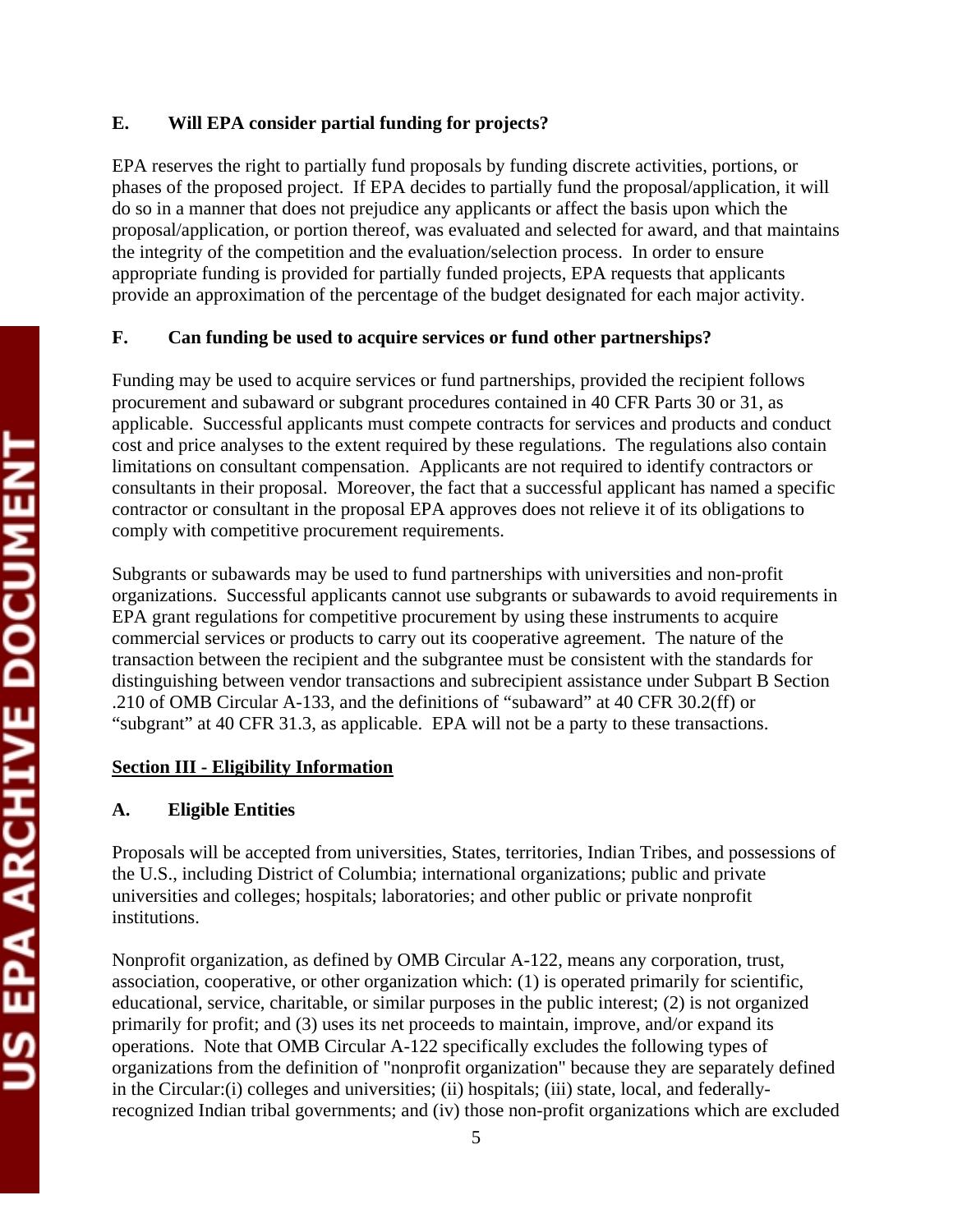from coverage of this Circular in accordance with paragraph 5 of the Circular. While not considered to be "nonprofit organization(s)" as defined by OMB-Circular A-122, colleges and universities; hospitals; state, local, and federally-recognized Indian tribal governments are, nevertheless, eligible to submit applications under OMB Circular A-122 and this RFA.

Nonprofit organizations described in Section  $501(c)(4)$  of the Internal Revenue Code that engage in lobbying activities as defined in Section 3 of the Lobbying Disclosure Act of 1995 are not eligible to apply.

Applications that do not substantially comply with the application submission instructions and requirements set forth in Section IV of this announcement will be rejected. In addition, where a page limit is expressed in Section IV with respect to parts of the application, pages in excess of the page limitation will not be reviewed.

## **B. Are matching funds required?**

No.

## **Section IV - Application and Submission Information**

## **A. How to Obtain Application Package**

The complete grants application package can be downloaded from EPA's Office of Grants and Debarment website at: (http://www.epa.gov/ogd/grants/how to apply.htm). Potential applicants may request a paper copy of the application package by contacting one of the agency contacts listed in Section VII of this announcement. Applicants may apply by hard copy submission,, email, or electronically at http://www.grants.gov as described below.

## **B. Content and Form of Application Submission**

Applications must contain one completed and signed Application for Federal Assistance (SF-424) and a Narrative Work Plan of no more than 8 pages in length.

The Narrative Work Plan must explicitly describe how the proposed project meets the guidelines established in Section I (B), Scope of Work and, specifically, address each of the evaluation criteria disclosed in Section V (A), Evaluation Criteria. The narrative workplan, a maximum of 8 pages in length, should conform to the following outline:

- 1. Project Title.
- 2. Applicant Information. Include applicant (organization) name, address, contact person, phone number, fax, e-mail address and website.
- 3. Funding Requested. Specify the amount you are requesting from EPA.
- 4. Total Project Cost. Specify total cost of the project (EPA funding and cost-share). Identify funding from other sources including any in-kind resources.
- 5. Project period. Provide beginning and ending dates (for planning purposes, applicants should assume funds will be available in January 2006).
- 6. Project Goals, Outcomes and Outputs. Describe project goals as they relate to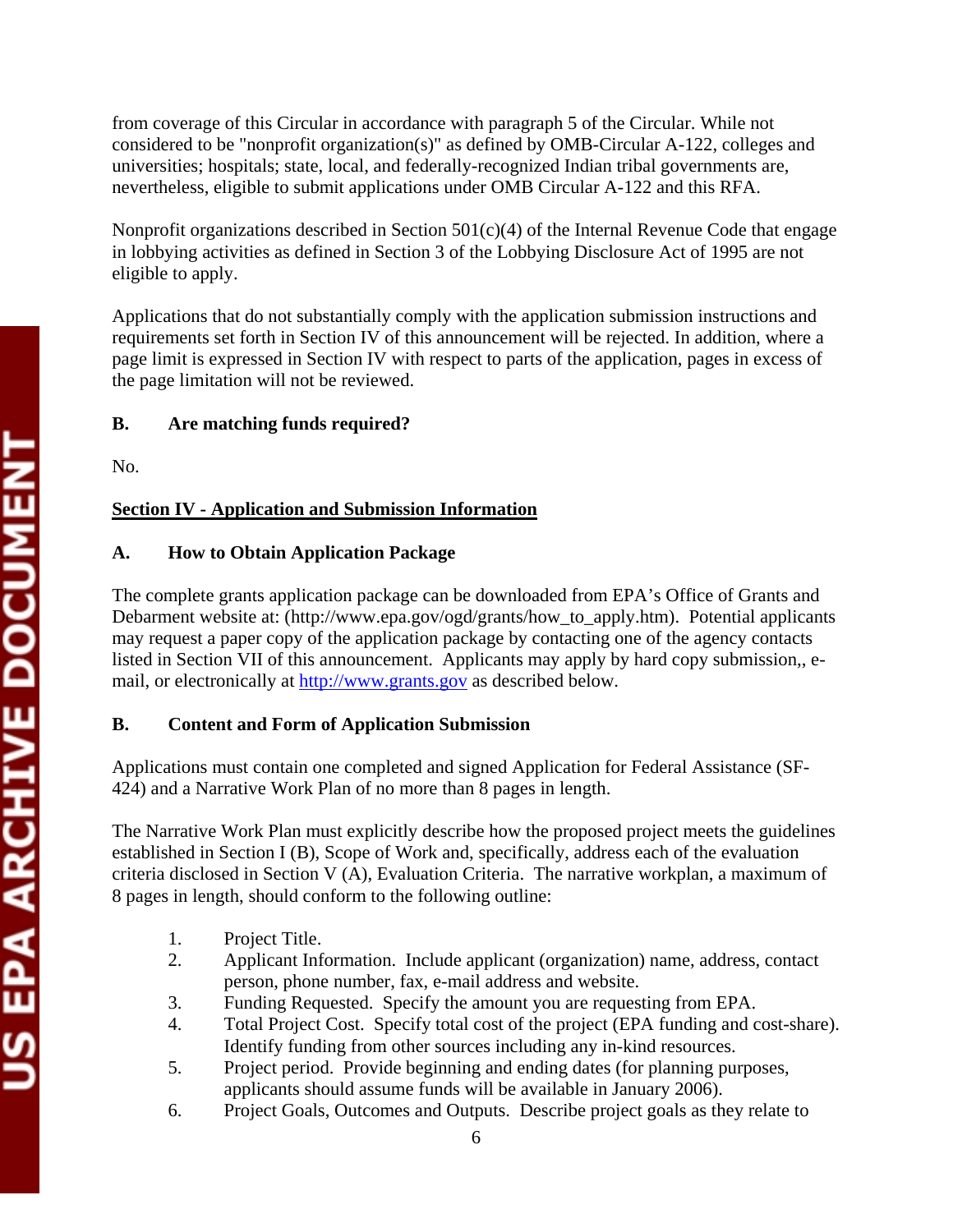EPA's Strategic Plan and anticipated outcomes and outputs, including an estimated time line with milestones for each task. Describe how the proposed outputs will produce the expected outcomes.

- 7. Describe the activities, methods and materials that will be developed and utilized to achieve the goals of the project.
- 8. Plan for tracking and measuring progress toward achieving the expected environmental outputs/outcomes identified in Section I of this announcement. Provide a detailed explanation and projected timeline of how and when project success shall be evaluated.
- 9. Describe the applicant's programmatic capability, including:
	- a. past performance in successfully completing federally and/or non-federally funded projects similar in size, scope, and relevance to the proposed project;
	- b. history of meeting reporting requirements on prior or current assistance agreements with federal and/or non-federal organizations and submitting acceptable final technical reports;
	- c. organizational experience and plan for timely and successfully achieving the objectives of the project,
	- d. staff expertise/qualifications, staff knowledge, and resources or the ability to obtain them, to successfully achieve the goals of the project;
- 10. Detailed Itemized Budget. Provide a budget for the following categories, specifying unit costs: personnel, fringe benefits, contractual costs, travel, equipment, supplies, other, total direct costs, total indirect costs (must include documentation of accepted indirect rate), and total cost.

Applicants are strongly advised to avoid submission of extemporaneous materials. The maximum page length shall include any pieces that may be submitted by a third party (e.g., references or letters confirming commitments). All application materials must be completed in English to be considered for award under this solicitation.

In evaluating Applicants under the programmatic capability factor in Section V of the announcement, EPA will consider information provided by the applicant and may consider information from other sources including Agency files.

## **C. Submission Dates and Times**

- 1. To allow for efficient management of the competitive process, EPA requests eligible entities submit an informal notice of "Intent to Apply" by November 4, 2005, to the agency contact identified under Section VII, Agency Contact. Submission of Intent to apply is optional; it is a process management tool that will allow EPA to better anticipate the total staff time required for efficient review, evaluation, and selection of submitted proposals. Eligible entities not submitting "Intent to Apply" are still eligible to apply by the deadline. The written notice of "Intent to Apply" may be submitted via electronic mail. Please provide the name of your organization, a point of contact, phone number, email address, and the title of your project.
- 2. The deadline for submission of completed application packages is December 2, 2005, 4:00 p.m. EDT. All application packages must be received in the program office listed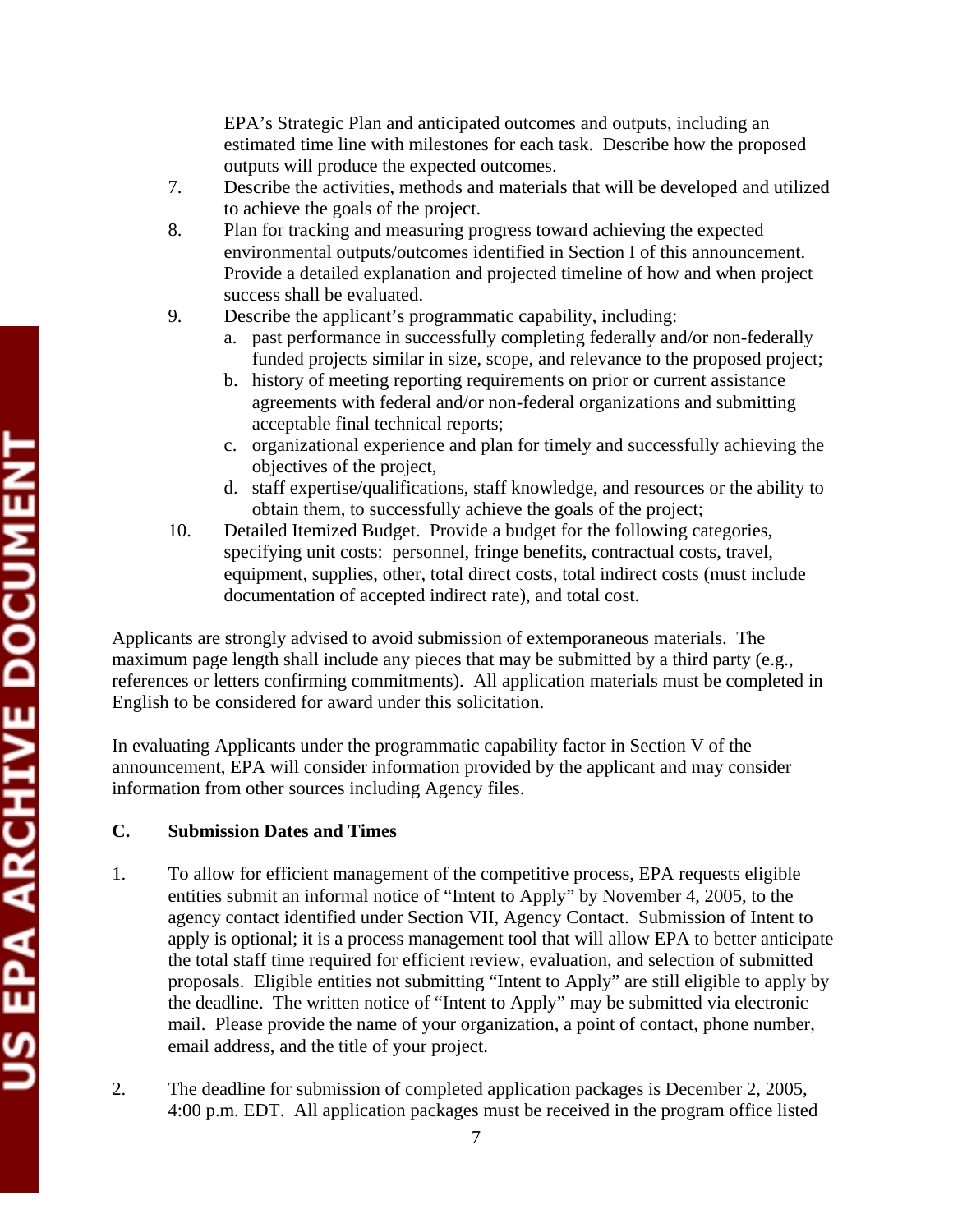below or by grants.gov by the deadline. Applications received after the deadline will not be considered for funding.

- 3. Due to the unique situation involving U.S. mail screening, EPA highly recommends that applicants submit their applications via e-mail. If submitting via e-mail, the narrative work plan and SF 424 must be submitted in Microsoft Word or PDF format to: **doroski.brenda@epa.gov**. EPA requests that applicants submit one e-mail with the narrative work plan and SF 424 as attachments. Proposals will be considered timely upon receipt, not transmission. An e-mail response confirming receipt of e-mailed submission will be provided.
- 4. If an applicant chooses to submit a hard copy of the application, EPA highly recommends that applicants use an express mail option (e.g., FedEx, UPS, DHL, etc.). In this case, please provide original narrative proposal - no binders or spiral binding - and one signed and completed Application for Federal Assistance (SF-424) addressed to:

 Express Delivery Address (FedEx, UPS, DHL, etc.): U.S.EPA Attn: Brenda Doroski 1310 L Street, NW, Room 427N Washington, DC 20005 Phone: 202-343-9764

Regular Mail Delivery Address (U.S. Postal Service): U.S.EPA Attn: Brenda Doroski 1200 Pennsylvania Ave., NW (6609J) Washington, DC 20460 Phone: 202-343-9764

5. **Grants.gov Application Instructions**. If you choose to submit your application electronically via Grants.gov, the electronic submission of your application must be made by an official representative of your institution who is registered with Grants.gov. For more information, go to http://www.grants.gov and click on "Get Started," and then "Authorized Organization Representative (AOR)." *Note that the registration process may take a week or longer to complete.* If your organization is not currently registered with Grants.gov, please encourage your office to designate an AOR and ask that individual to begin the registration process as soon as possible.

To begin the application process for this grant program, go to http://www.grants.gov and click on "Apply for Grants." Then click on "Apply Step 1: Download a Grant Application Package and Application Instructions" to download the PureEdge viewer and obtain the application package (https://apply.grants.gov/forms\_apps\_idx.html). You may retrieve the application package by entering the Funding Opportunity Number, EPA-OAR-IED-05-20, in the space provided. You may also be able to access the application package by clicking on the button at the bottom right side of the Find synopsis that says Apply for Grant Electronically.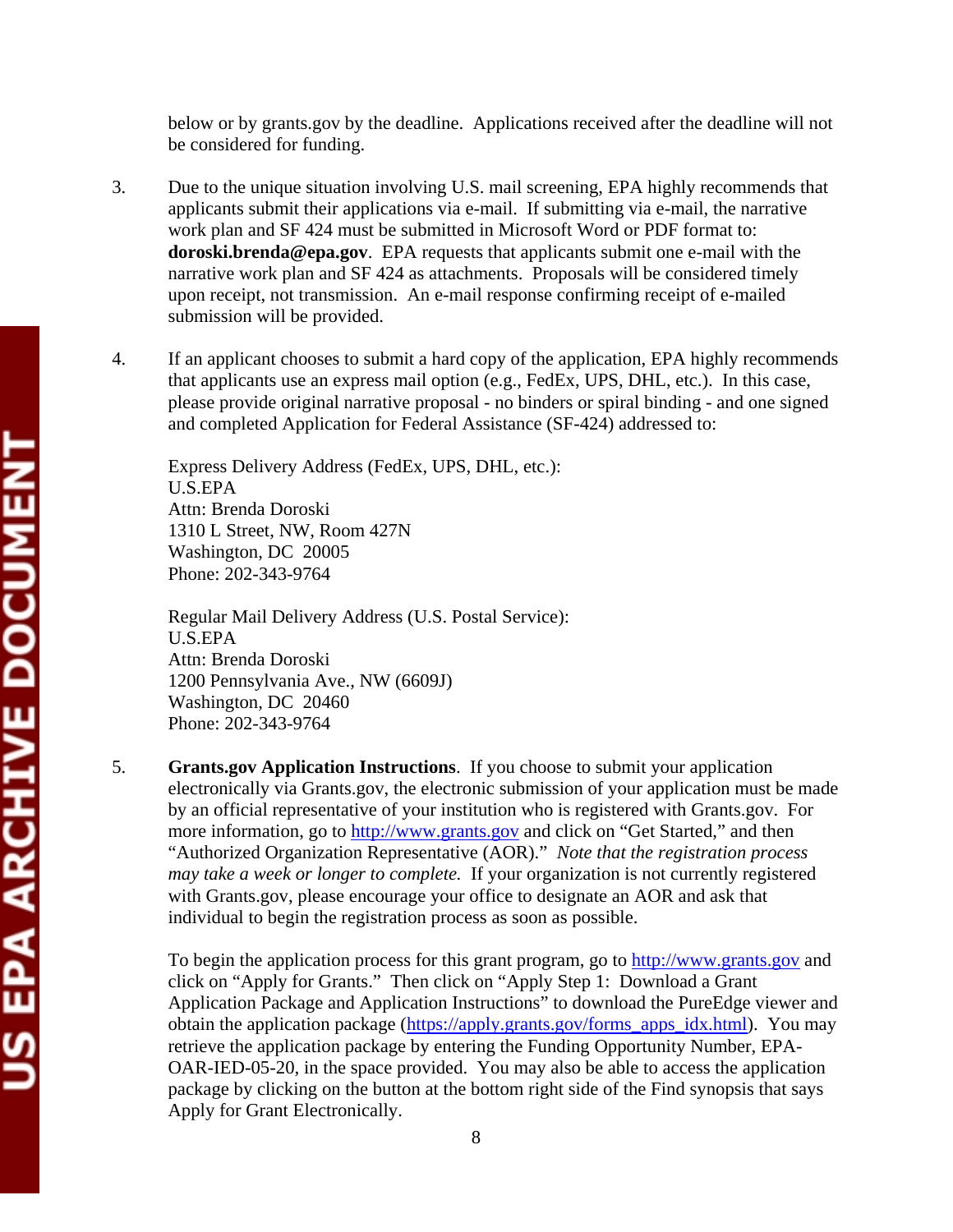If applying thru grants.gov, please submit *all* of the application materials described below.

- **1. Standard Form (SF) 424, Application for Federal Assistance**  Complete the form. There are no attachments. Please note that the organizational Dun and Bradstreet (D&B) Data Universal Number System (DUNS) number must be included on the SF-424. Organizations may obtain a DUNS number at no cost by calling the toll-free DUNS number request line at 1-866-705-5711.
- **2. Narrative Work Plan (attached as Project Narrative Attachment Form on grants.gov)** developed following the instructions in Section IV.B above..

#### **Application Preparation and Submission Instructions**

**Document 1** listed above should appear in the "Mandatory Documents" box on the Grants.gov Grant Application Package page.

For document 1, click on the appropriate form and then click "Open Form" below the box. The fields that must be completed will be highlighted in yellow. Optional fields and completed fields will be displayed in white. If you enter an invalid response or incomplete information in a field, you will receive an error message. When you have finished filling out each form, click "Save." When you return to the electronic Grant Application Package page, click on the form you just completed, and then click on the box that says, "Move Form to Submission List." This action will move the document over to the box that says, "Mandatory Completed Documents for Submission."

For document 2, you will need to attach electronic files. Prepare your Narrative Work Plan using the format outlined above (in Section IV.B above ) and save the document to your computer as an MS Word or WordPerfect file. (U.S. EPA prefers to receive documents in MS Word, by documents prepared in WordPerfect will also be accepted.) When you are ready to attach your Work Plan to the application package, click on "Project Narrative Attachment Form," and open the form. Click "Add Mandatory Project Narrative File," and then attach your Work Plan (previously saved to your computer) using the browse window that appears. You may then click "View Mandatory Project Narrative File" to view it. Enter a brief descriptive title of your project in the space beside "Mandatory Project Narrative File Filename;" the filename should be no more than 40 characters long. If there other attachments that you would like to submit to accompany your Work Plan, you may click "Add Optional Project Narrative File" and proceed as before. When you have finished attaching the necessary documents, click "Close Form." When you return to the "Grant Application Package" page, select the "Project Narrative Attachment Form" and click "Move Form to Submission List." The form should now appear in the box that says, "Mandatory Completed Documents for Submission."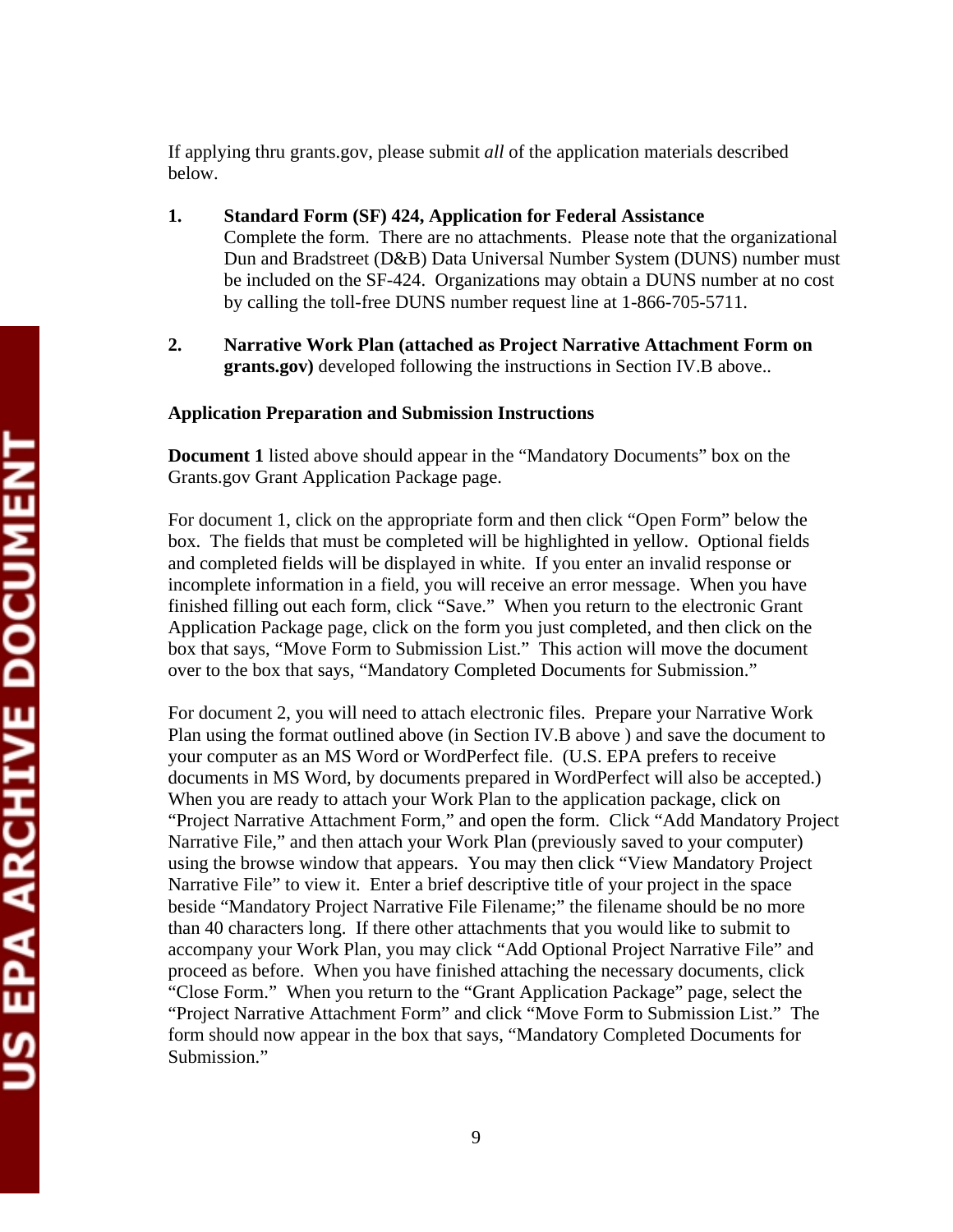Once you have finished filling out all of the forms/attachments and they appear in one of the "Completed Documents for Submission" boxes, click the "Save" button that appears at the top of the Web page. It is suggested that you save the document a second time, using a different name, since this will make it easier to submit an amended package later if necessary. Please use the following format when saving your file: "Applicant Name –  $FY06 - Assoc Prog Supp - 1<sup>st</sup> Submission" or "Application Name - FY 06 Assoc Prog$ Supp – Back-up Submission." If it becomes necessary to submit an amended package at a later date, then the name of the  $2<sup>nd</sup>$  submission should be changed to "Applicant Name – FY06 Assoc Prog Supp  $-2<sup>nd</sup>$  Submission."

Once your application package has been completed and saved, send it to your AOR for submission to U.S. EPA through Grants.gov. Please advise your AOR to close all other software programs before attempting to submit the application package through Grants.gov.

In the "Application Filing Name" box, your AOR should enter your organization's name (abbreviate where possible), the fiscal year  $(e.g., FY06)$ , and the grant category  $(e.g.,$ Assoc Prog Supp). The filing name should not exceed 40 characters. From the "Grant Application Package" page, your AOR may submit the application package by clicking the "Submit" button that appears at the top of the page. The AOR will then be asked to verify the agency and funding opportunity number for which the application package is being submitted. If problems are encountered during the submission process, the AOR should reboot his/her computer before trying to submit the application package again. [It may be necessary to turn off the computer (not just restart it) before attempting to submit the package again.] If the AOR continues to experience submission problems, he/she may contact Grants.gov for assistance by phone at 1-800-518-4726 or email at support@grants.gov or Doroski.brenda@epa.gov.

6. **Confidential Business Information.** In accordance with 40 CFR 2.203, applicants may claim all or a portion of their application/proposal as confidential business information. EPA will evaluate confidential claims in accordance with 40 CFR Part 2. Applicants must clearly mark applications/proposals or portions of applications/proposals they claim as confidential. If no claim of confidentiality is made, EPA is not required to make the inquiry to the applicant otherwise required by 40 CFR 2.204 (c) (2) prior to disclosure.

## **Section V - Application Review Information**

Each eligible application will be evaluated according to the criteria set forth below. Applications which are best able to directly and explicitly address these criteria will have a greater likelihood of being selected for award. Each application will be rated under a points system, with a total of 100 points possible.

## **A. Evaluation Criteria**

Project Goals Linked to EPA Strategic Plan: Extent to which the goals of the proposed project align with EPA's Strategic Plan identified in Section I C of this RFA and will increase Partner's awareness, capacity and action to reduce people's exposure to indoor air pollution from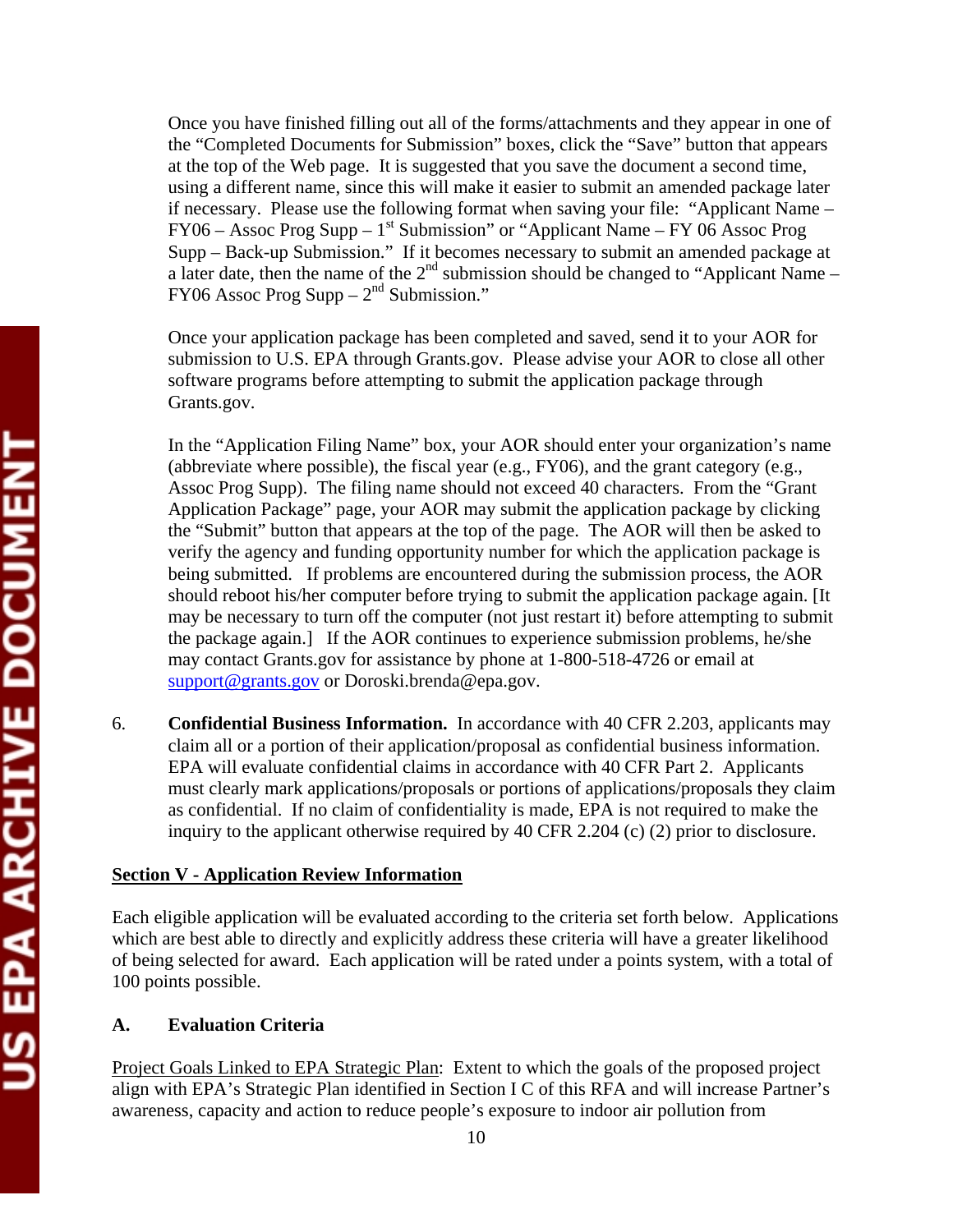household energy use in developing countries. (20 points)

Anticipated Outcomes/Outputs: Effectiveness of applicant's plan for tracking and measuring its progress toward achieving expected outputs and outcomes identified in Section 1 of this announcement. (20 points)

Project Activities, Methods and Materials: Extent to which the work plan sufficiently describes activities, methods, and materials that are likely to achieve the project's goals, outcomes and outputs. (20 points)

Programmatic Capability: The Applicant's technical capability to successfully perform the proposed project based on the applicant's: (i) past performance in successfully completing federally and/or non-federally funded projects similar in size, scope, and relevance to the proposed project, (ii) history of meeting reporting requirements on prior or current assistance agreements with federal and/or non-federal organizations and submitting acceptable final technical reports, (iii) organizational experience and plan for timely and successfully achieving the objectives of the project, and (iv) staff expertise/qualifications, staff knowledge, and resources or the ability to obtain them, to successfully achieve the goals of the project. Applicants who have no relevant past performance or reporting history (items i and ii above) will receive a neutral score for those elements of programmatic capability. (30 points)

Budget and Timeline: Extent to which the project budget and time line are appropriate to accomplish the proposed goals, outputs and outcomes outlined in work plan. (10 points)

## **B. Review and Selection Process**

Each proposal will be reviewed by an evaluation team with knowledge and expertise in coordinating international household energy and health outreach, communication and education efforts. The evaluation team will base its evaluation of proposals solely on the evaluation criterion disclosed in this announcement. The evaluation team will forward its recommendation to the Decision Official who will submit a final recommendation to the Grant Award Official.

## **Section VI - Award Administration Information**

## **A. Award Notices**

Following final selections, all applicants will be notified regarding their application's status.

- 1. EPA anticipates notification to the successful applicant will be made via telephone, electronic or postal mail on or around January 6, 2006. This notification, which advises that the applicant's proposal has been selected and is being recommended for award, is not an authorization to begin performance. The award notice signed by the EPA grants officer is the authorizing document and will be provided through postal mail. At a minimum, this process can take up to 60 days from the date of selection.
- 2. EPA anticipates notification to unsuccessful applicant(s) will be made via electronic or postal mail within 15 days after completion of review process. In either event, the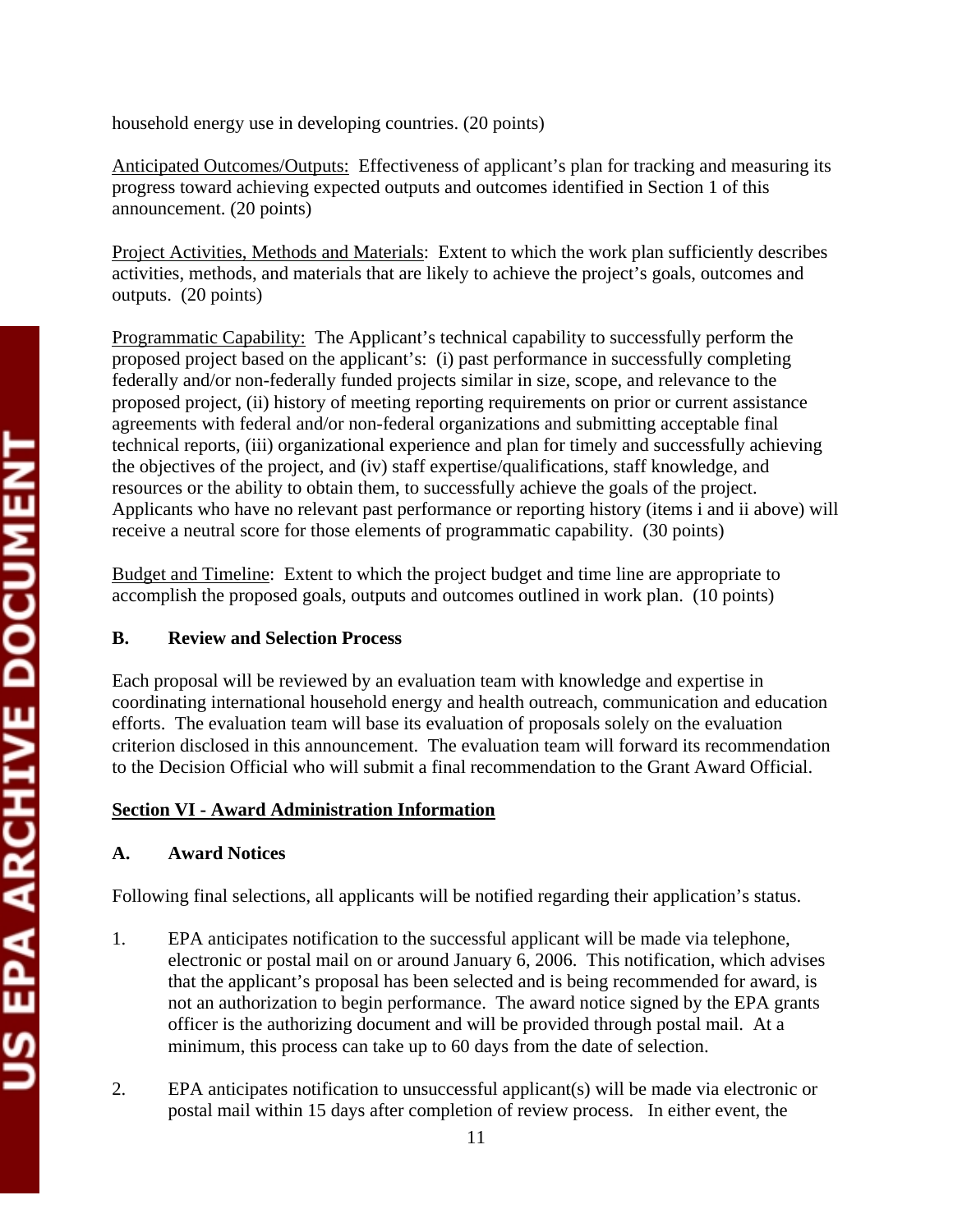notification will be sent to the original signer of the application.

# **B. Administrative and National Policy Requirements**

- 1. A listing and description of general EPA Regulations applicable to the award of assistance agreements may be viewed at: http://www.epa.gov/ogd/AppKit/applicable\_epa\_regulations\_and\_description.htm
- 2. Executive Order 12372, Intergovernmental Review of Federal Programs may be applicable to awards, resulting from this announcement. Applicants selected for funding may be required to provide a copy of their proposal to their State Point of Contact (SPOC) for review, pursuant to Executive Order 12372, Intergovernmental Review of Federal Programs. This review is not required with the Initial Proposal and not all states require such a review.
- 3. All applicants are required to provide a Dun and Bradstreet (D&B) Data Universal Numbering System (DUNS) number when applying for a Federal grant or cooperative agreement. Applicants can receive a DUNS number, at no cost, by calling the dedicated toll-free DUNS Number request line at 1-866-705-5711, or visiting the D&B website at: http://www.dnb.com.
- 4. Grants and agreements with institutions of higher education are subject to 40 CFR Parts 30 and 40 and OMB circular A-122 for non-profits and A-21 for institutions of higher learning.
- 5. Programmatic Terms and conditions will be negotiated with the selected recipient.

# **C. Reporting Requirements**

Quarterly progress reports and a detailed final report will be required. Quarterly reports summarizing technical progress, planned activities for next quarter and summary of expenditures are required. The Final report shall be completed within 90 calendar days of the completion of the period of performance. The final report should include a summary of the project, including advances achieved, outputs, outcomes and costs of the project. In addition, the final report shall discuss the problems, successes, and lessons learned from the project that could help overcome structural, organizational or technical obstacles to implementing a similar project. The schedule for submission of quarterly reports will be established by EPA, after award.

While the Agency will negotiate precise terms and conditions relating to substantial involvement as part of the award process, EPA expects to closely monitor the successful applicant's performance, collaborate during the performance of the scope of work, approve the substantive terms of proposed contracts, approve the qualifications of key personnel, review and comment on reports prepared under the cooperative agreement, and evaluate the engineering improvements on an EPA demonstration project. EPA will not select employees or contractors employed by the recipient and the final decision on the content of reports rests with the recipient.